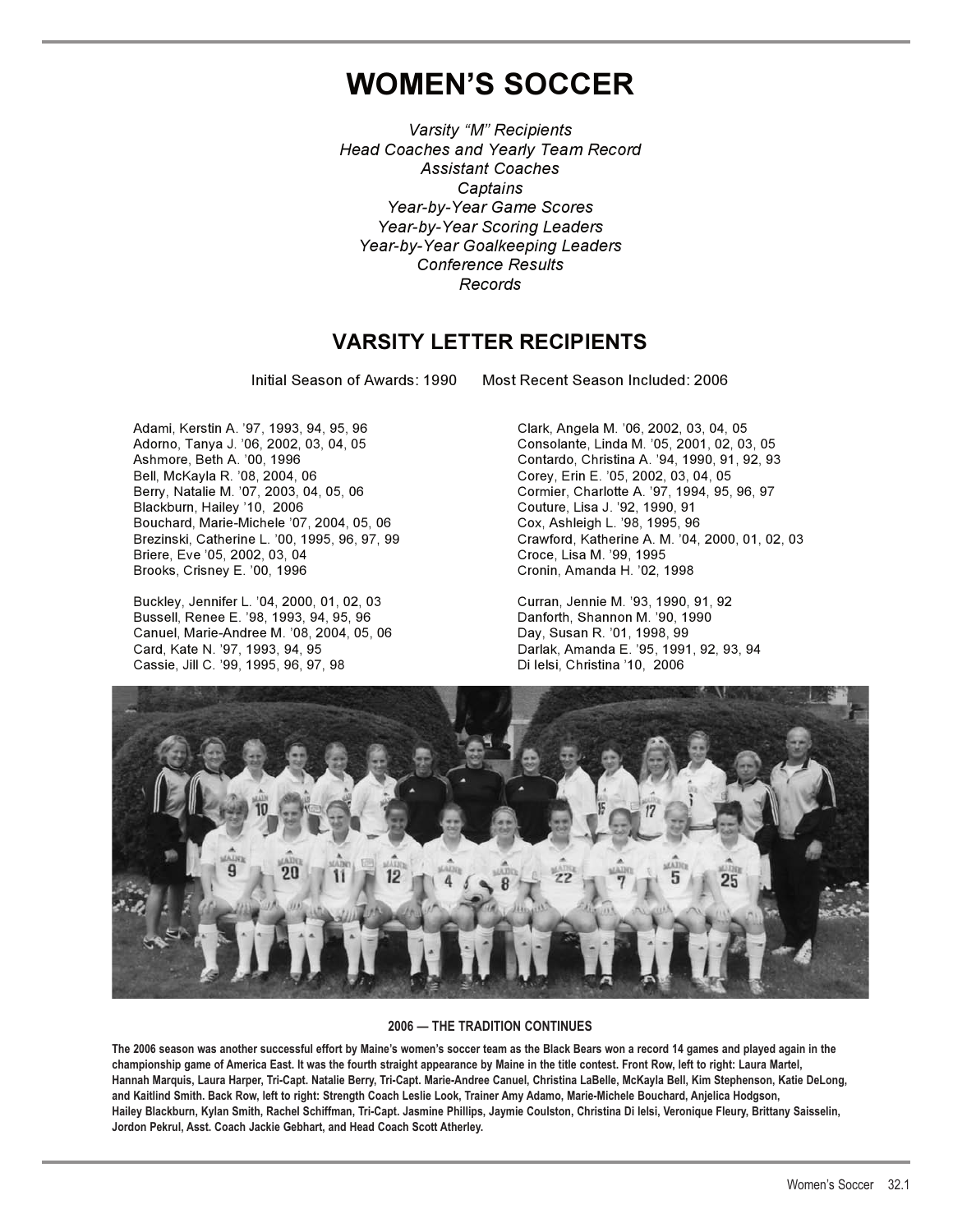DeStefano, Katie C. '00, 1996, 97, 98, 99 Labb, Erica J. '93, 1991, 92, 93 Dillingham, Nancy P. '02, 1998, 99, 00, 01 Larsen, Katherine L. '01, 1997, 98 Dombrock, Heidi M. '00, 1996, 97, 98, 99 LaBelle, Christine N. '09, 2005, 06 Eggan, Tiya V. L. '95, 1991, 92, 93, 94 LeBlanc, Angeleen V. '03, 2000, 01, 02 Elias, Elizabeth '00, 1996, 97 Emmans, Erin E. '99, 1995, 96, 97, 98 Leeman, Kellie S. '93, 1990, 92, 93 Farina, Jennifer M. '95, 1991, 92, 93, 94 Levandowski, Natasha B. '07, 2003 Fenderson, Sheila M. '97, 1995, 96 MacMillan, Nicole M. '98, 1990, 93 Finer, Elisa B. '93, 1990 Marquis, Hannah B. '08, 2004 Fleury, Veronique B. '10, 2006 Martel, Laura A. '10, 2006

Fournier, Joni E. '96, 1992, 93, 94, 95 Maynard, Kate R. '00, 1997, 98, 99 Grant, Suzanne C. '99, 1996, 97, 98 Mazerolle, Lisa D. '91, 1990 Hamel, Annie J. '03, 2000, 01, 02, 03 McArdle, Shannon L. '96, 1992 Hanson, Sawyer E. '04, 2000, 01, 02, 03 McBride, Patricia A. '95, 1990, 91, 92 Harper, Laura D. '08, 2004, 05, 06 McHugh, Maureen C. '06, 2002, 03, 04, 05 Hasselfeldt, Christy M. '01, 1997, 98, 99, 00 McMullin, Karyn A. '01, 1997, 98, 99, 00 Hathorn, Heather B. '06, 2002, 03, 04, 05 Miller, Katherine R. '02, 1998, 99, 00, 01 Henderson, Alexandra M. '02, 1997, 98, 99 Miller, Mary E. '02, 1998, 99, 00, 01 Hill, Lindsay B. '08, 2004 Mosher, Tiffany '92, 1990, 91

Hodge, Katie A. '04, 2000, 01, 02, 03 Murnane, Anne E. '95, 1991, 92 Hodgson, Anjelica J. '10, 2006 Murphy, Kelly A. '01, 1997, 98 Kaldro, Miaja D. '03, 2000, 01, 02 O'Hazo, Megan J. '00, 1996, 98, 99, 00 Kelly, Allison E. '05, 2001, 02, 03,. 04 Osborne, Kenley A. '97, 1993 Kennedy, Rachel H. '05, 2001 Pekrul, Jordon L. '08, 2004, 05, 06 Kimball, Nicole S. '94, 1990, 91, 92, 93 Pelkey, Rhonda L. '94, 1990, 91, 92, 93 Kirk, Heather L. '95, 1990 Phillips, Jasmine E. '08, 2004, 05, 06 Korszeniewski, Kristen M. '96, 1992, 93, 94, 95 Pickering, Shelby J. '09, 2006

Fotiu, Carolyn A. '01, 1996, 97, 98, 99 Maxwell, Kristen N. '99, 1995, 96, 97, 98

O'Brien, Kelly C. '01, 1997, 98, 99, 00 Peterson, Shannon M. '98, 1994, 95, 96, 97



#### **THE FIRST WINNING SEASON**

**Maine's 1996 women's soccer team achieved the University's first winning season in the sport with eight wins, eight losses and one tie. Front Row, left to right: Ashleigh Cox, Stacey Seidwand, Capts. Renee Bussell, Jennifer Reali, Kerstin Adami and Sophie Lecot, Kristen Maxwell, and Crisney Brooks. Second Row, left to right: Sheila Fenderson, Katie DeStefano, Stephanie Theriault, Mary Wells, Shannon Peterson, Nikki Reed, Amy Quist, Carolyn Fortiu, Beth Ashmore, Cathy Brezinski, and Heidi Dombrock. Back Row, left to right: Jill Cassie, Charlotte Cormier, Erin Emmans, Asst. Coach Jackie Gebhart, Head Coach David Patterson, Trainer Heather benoit, Suzanne Grant, Megan O'Hazo, and Liz Elias.**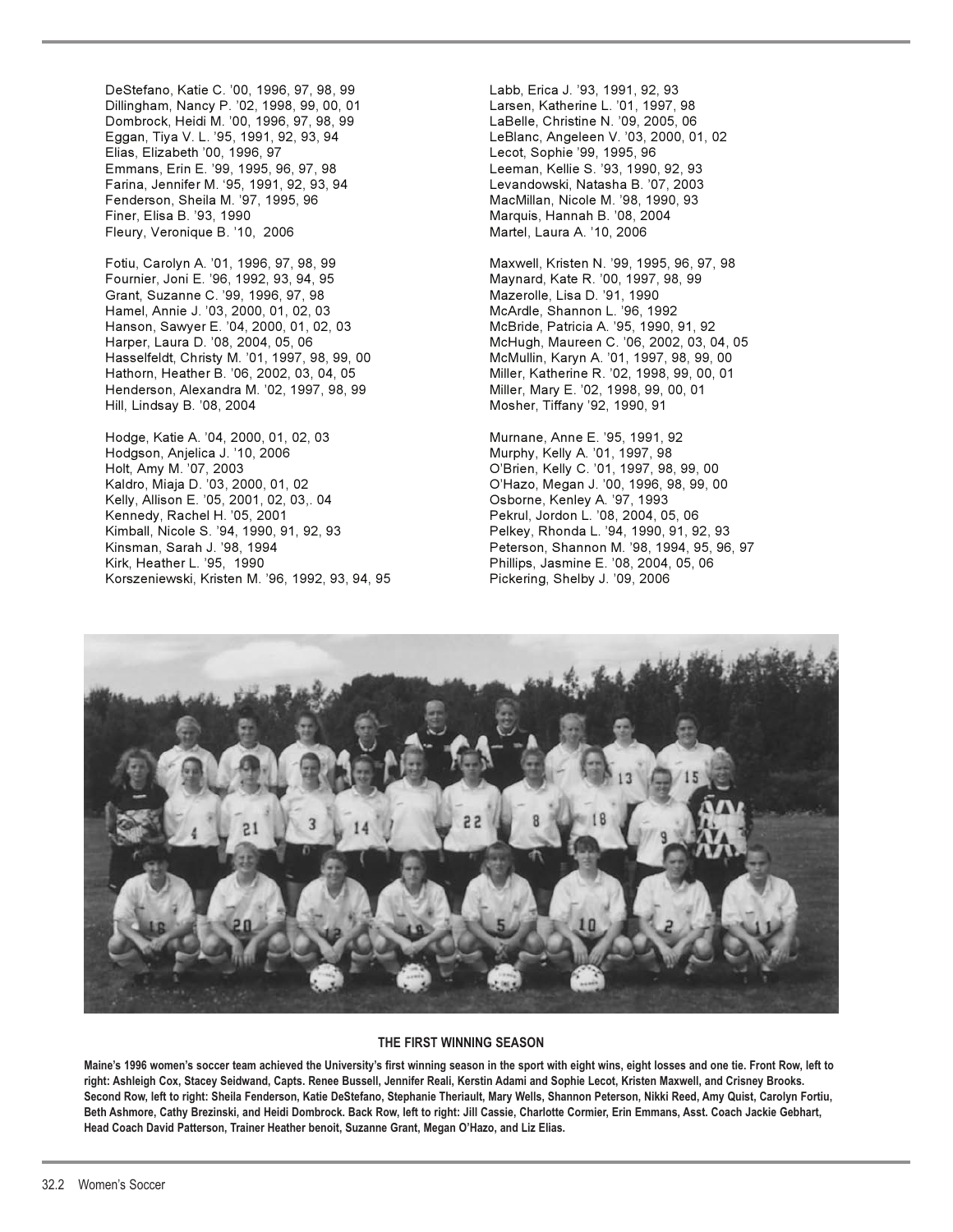Pottie, Lorella J. '97, 1993, 94, 95, 96 Snooks, Allison R. '95, 1991, 92, 93, 94 Reali, Jennifer M. '97, 1994, 95, 96 Stubbs, Kelly A. '98, 1997 Reed, Nikki L. '00, 1996, 97,98, 99 Terpolilli, Jennifer L. '97, 1992, 93, 95 Rickards, Jacqueline L. '04, 2002, 03 Tibbetts, Brianna E. '08, 2004 Roderick, Susan J. '96, 1992

Rothwell, Sharon L. '95, 1992, 93, 94 Vaughan, Tamara '01, 1997, 98 Ryan, Rachel A. '96, 1992, 93, 94, 95 Wadman, Jennifer L. '92, 1990, 91 Saisselin, Brittany C. '07, 2004, 05, 06 Walsh, Kimberly M. '04, 2000, 01, 02, 03 Satran, Jennifer F. '95, 1992 Watson, Kimberly A. '96, 1992, 93 Seidewand, Stacey M. '97, 1993, 94, 95, 96 Wells, Mary K. '98, 1994, 95, 96, 97 Shea, Molly V. '01, 1997, 98 Welsh, Naomi R. '03, 1999, 00, 01, 02 Singer, Kelly A. '00, 1999, 00, 01 Wojick, Jessica A. '04, 2000, 01, 02, 03 Smith, Amy L. '02, 1998, 99 Wratz, Jessica L. '01, 1997, 98, 99, 00

Qualey, Erica L. '99, 1995 Stephenson, Kimberly M. '09, 2005, 06 Quist, Amy S. '00, 1996, 97, 98, 99 Stevens, Emily D. '04, 2000, 01, 03, 04 Tebbetts, Elise R. '06, 2005 Ricci, Nicole B. '94, 1990, 91 Theriault, Stephanie M. '00, 1996, 97, 98, 99

## **HEAD COACHES AND YEARLY TEAM RECORD**

|      | Coach              | w              |     | Т              | Pct. |
|------|--------------------|----------------|-----|----------------|------|
| 1990 | Moira Buckley      | 6              | 9   | 0              | .400 |
| 1991 | Moira Buckley      | 5              | 10  | 1              | .344 |
| 1992 | Diane R. Boettcher | 4              | 11  | 0              | .267 |
| 1993 | Diane R. Boettcher | $\overline{2}$ | 12  | 3              | .206 |
| 1994 | Lisa Petruccelli   | 1              | 15  | 0              | .063 |
| 1995 | David Patterson    | 3              | 12  | 0              | .200 |
| 1996 | David Patterson    | 8              | 8   | 1              | .500 |
| 1997 | David Patterson    | 6              | 12  | 2              | .350 |
| 1998 | David Patterson    | 4              | 11  | 2              | .294 |
| 1999 | R. Scott Atherley  | 2              | 15  | 0              | .118 |
| 2000 | R. Scott Atherley  | 5              | 10  | 0              | .333 |
| 2001 | R. Scott Atherley  | 7              | 6   | 3              | .531 |
| 2002 | R. Scott Atherley  | 7              | 8   | 1              | .469 |
| 2003 | R. Scott Atherley  | 13             | 3   | 3              | .763 |
| 2004 | R. Scott Atherley  | 13             | 6   | 1              | .675 |
| 2005 | R. Scott Atherley  | 11             | 6   | $\overline{2}$ | .675 |
| 2006 | R. Scott Atherley  | 14             | 4   | 2              | .750 |
|      |                    | 111            | 158 | 21             | .419 |

## **ASSISTANT COACHES**

**(Since 1991)** 

Annie Hamel (2004) Amy Quist (2000-02) Darcia Woodruff (1995)

Jackie Gebhart (1996-06) Mark Hundhammer (1991-93) Carolyn Miller (1994)

**CAPTAINS** 

Berry, Natalie M. (2006) Hathorn, Heather B. (2005) Phillips, Jasmine E. (2006) Buckley, Jennifer L. (2002, 03) Hodge, Katie A. (2003) Quist, Amy S. (1999) Bussell, Renee E. (1996) Kelly, Allison (2003, 04) Realli, Jennifer M. (1996) Canuel, Marie-Andree (2006) Kimball, Nicole S. (1992, 93) Reed, Nikki L. (1999) Clark, Angela M. (2004, 05) Lecot, Sophie (1996) Rothwell, Sharon L. (1994) Contardo, Christina A. (1993) Maxwell, Kristen N. (1998) Ryan, Rachel A. (1995) Couture, Lisa J. (1991) McBride, Patricia A. (1992) Snooks, Allison R. (1994) Dillingham, Nancy P. (2001) McMullen, Karyn A. (2000) Welsh, Naomi R. (2001, 02) Emmans, Erin E. (1997, 98) Miller, Mary E. (2000, 01)

Adams, Kerstin A. (1996) Grant, Suzanne C. (1997, 98) O'Brien, Kelly C. (1999) Mosher, Tiffany (1991)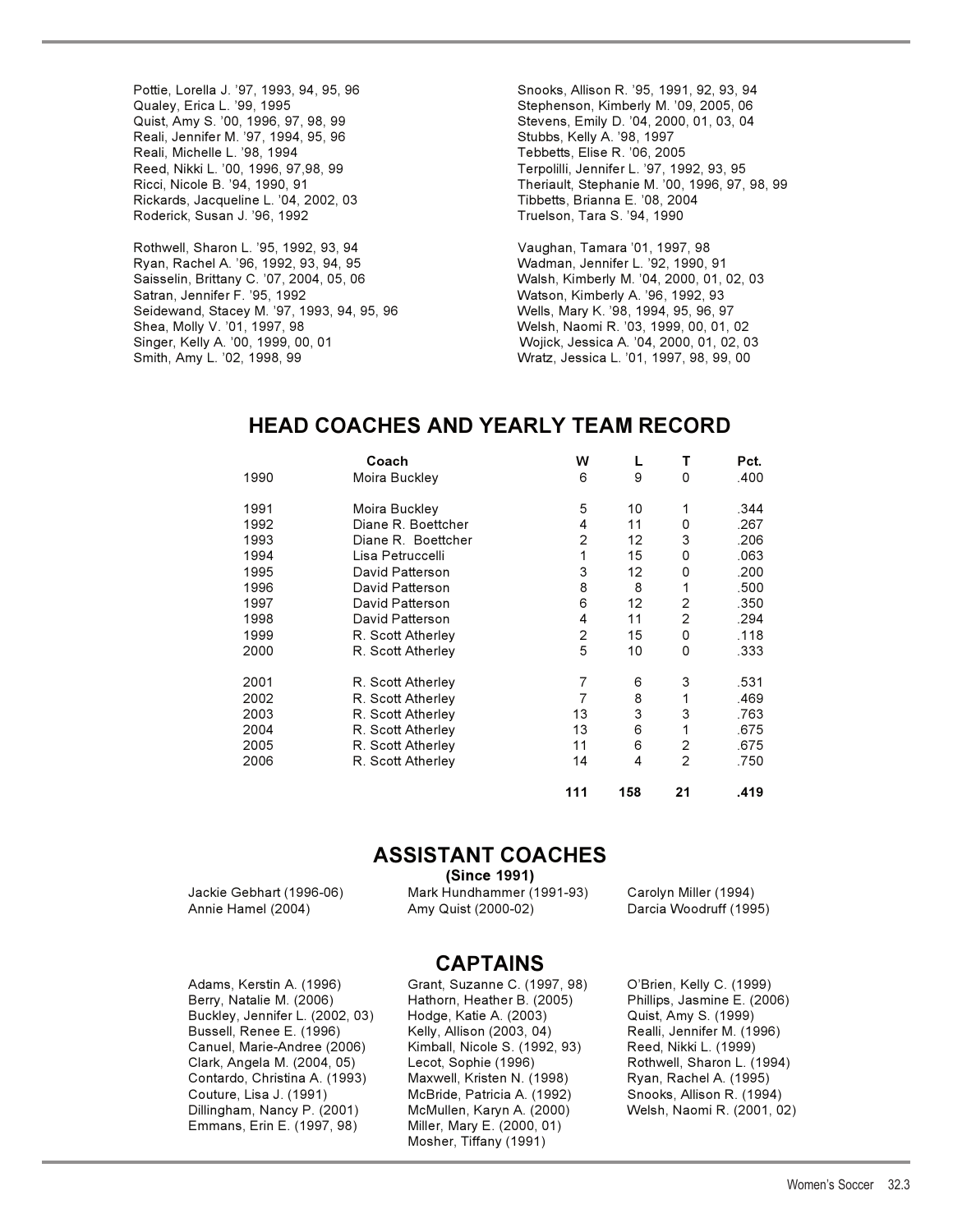# **YEAR-BY-YEAR GAME SCORES**

| 1990 (6-9)        |                | 1993 (cont.)        |                |  | 1997 (cont.)           |  |  |
|-------------------|----------------|---------------------|----------------|--|------------------------|--|--|
| 0 Army            | 4              | 1 Boston College    | 3              |  | 1 Quinnipiac           |  |  |
| 1 Rhode Island    | 3              | 1 Army              | 4              |  | 1 Dartmouth            |  |  |
| 1 New Hampshire   | 6              | 0 Rhode Island      | 0              |  | 1 Rhode Island         |  |  |
| 0 Keene State     | 3              | 0 Plymouth State    | $\overline{2}$ |  | 1 Providence           |  |  |
| 4 UMPI            | 0              |                     |                |  | 1 Fordham              |  |  |
| 1 Colby           | 0              | 1994 (1-15)         |                |  | 0 Brown                |  |  |
| 6 Southern Maine  | 1              | 2 Army              | 4              |  | 1 Delaware             |  |  |
| 0 Vermont         | 3              | 2 Temple            | 0              |  | 1 Towson               |  |  |
| 4 Husson          | 0              | 1 Stony Brook       | $\overline{2}$ |  | 0 Hofstra              |  |  |
| 0 Conn. College   | 1              | 0 Rhode Island      | 2              |  | 1 Drexel               |  |  |
| 0 N. H. College   | 3              | 0 Vermont           | 5              |  | 1 Boston U.            |  |  |
| 0 Yale            | 3              | 0 Dartmouth         | 8              |  | 0 Northeastern         |  |  |
| 0 Hartford        | $\overline{2}$ | 0 New Hampshire     | $\overline{2}$ |  | 0 Hartford             |  |  |
| 6 Thomas          | 1              | 0 Hartford          | 5              |  | 0 Vermont              |  |  |
| 5 St. Joseph's/ME | 1              | 1 Holy Cross        | 3              |  | 0 Holy Cross           |  |  |
|                   |                | 0 Canisius          | 1              |  | 1 New Hampshire        |  |  |
| 1991 (5-10-1)     |                | 0 Franklin Pierce   | 6              |  |                        |  |  |
| 0 Hartford        | 6              | 0 Delaware          | 5              |  | 1998 (4-11-2           |  |  |
| 0 New Hampshire   | 6              | 1 Hofstra           | 3              |  | 4 Charleston Souther   |  |  |
| 1 Harvard         | 4              | 0 Providence        | $\overline{2}$ |  | 0 Marist               |  |  |
|                   | $\overline{2}$ |                     |                |  |                        |  |  |
| 0 Keene State     |                | 0 Loyola/Chicago    | 1              |  | 0 Rhode Island         |  |  |
| 1 Vermont         | $\overline{2}$ | 1 Northern Illinois | 6              |  | 0 Holy Cross           |  |  |
| 9 Husson          | 0              |                     |                |  | 0 Dartmouth            |  |  |
| 0 Providence      | 1              | 1995 (3-12)         |                |  | 0 Quinnipiac           |  |  |
| 0 Rhode Island    | 0              | 0 New Hampshire     | 1              |  | 0 New Hampshire        |  |  |
| 9 UMPI            | 1              | 0 Army              | $\overline{2}$ |  | 0 Delaware             |  |  |
| 3 Colby           | 1              | 1 Marist            | 2              |  | 0 Towson               |  |  |
| 0 N. H. College   | 1              | 0 Harvard           | $\overline{2}$ |  | 4 Northeastern         |  |  |
| 7 Thomas          | 0              | 4 Boston U.         | $\overline{2}$ |  | 0 Boston U.            |  |  |
| 2 Delaware        | 3              | 5 Fordham           | $\overline{2}$ |  | 0 Hofstra              |  |  |
| 0 Temple          | 1              | 3 Cent. Connecticut | 0              |  | 2 Drexel               |  |  |
| 3 Southern Maine  | 1              | 2 Hofstra           | 3              |  | 3 Miami/Florida        |  |  |
| 0 Plymouth State  | $\overline{2}$ | 2 Holy Cross        | 4              |  | 0 Florida Internationa |  |  |
|                   |                | 1 Providence        | 2              |  | 0 Hartford             |  |  |
| 1992 (4-11)       |                | 1 Rhode Island      | 3              |  | 0 Vermont              |  |  |
| 0 Hartford        | 8              | 1 Vermont           | 4              |  |                        |  |  |
| 0 Brown           | 3              | 1 Hartford          | 7              |  | 1999 (2-15)            |  |  |
| 1 Stonehill       | $\overline{c}$ | 1 Towson            | 3              |  | 0 Canisius             |  |  |
| 0 Harvard         | 1              | 1 Delaware          | 4              |  | 0 Miami/Florida        |  |  |
| 4 Rhode Island    | 0              |                     |                |  | 1 St. John's           |  |  |
| 1 Colgate         | 2              | 1996 (8-8-1)        |                |  | 0 Rhode Island         |  |  |
| 2 Stony Brook     | 3              | 1 Cent. Connecticut | 0              |  | 2 Marist               |  |  |
| 1 St. Bonaventure | $\overline{2}$ | 1 Rhode Island      | 0              |  | 0 Quinnipiac           |  |  |
| 0 Providence      | 8              | 3 Providence        | 0              |  | 1 Northeastern         |  |  |
| 2 Canisius        | 0              | 1 New Hampshire     | $\overline{c}$ |  | 1 Boston U.            |  |  |
| 0 Boston College  | 3              | 0 Rutgers           | $\overline{2}$ |  | 0 Hartford             |  |  |
| 1 Delaware        | 0              | 1 Villanova         | $\overline{2}$ |  | 1 Vermont              |  |  |
| 10 Thomas         | 1              | 1 Vermont           | 2              |  | 0 New Hampshire        |  |  |
| 0 New Hampshire   | $\overline{2}$ | 1 Boston U.         | 3              |  | 0 Providence           |  |  |
|                   |                | 3 Hartford          | 1              |  | 1 Delaware             |  |  |
|                   |                | 2 Yale              | 5              |  |                        |  |  |
| 1993 (2-12-3)     |                |                     |                |  | 0 Towson               |  |  |
| 2 Colgate         | 4              | 9 Northeastern      | 0              |  | 0 Hofstra              |  |  |
| 0 Brown           | 1              | 3 Hofstra           | 0              |  | 2 Drexel               |  |  |
| 0 Vermont         | 3              | 2 Stony Brook       | 3              |  | 0 Holy Cross           |  |  |
| 1 Dartmouth       | $\overline{2}$ | 2 Towson            | 1              |  |                        |  |  |
| 0 Harvard         | 0              | 1 Delaware          | 3              |  | 2000 (5-10)            |  |  |
| 5 Hofstra         | 0              | 4 Holy Cross        | 3              |  | 2 Iona                 |  |  |
| 4 Stony Brook     | 0              | 2 Dartmouth         | $\overline{2}$ |  | 1 Marist               |  |  |
| 2 Hartford        | 6              |                     |                |  | 11 Canisius            |  |  |
| 0 New Hampshire   | 3              | 1997 (6-12-2)       |                |  | 2 Siena                |  |  |
| 0 Delaware        | 0              | 0 Cent. Connecticut | 2              |  | 2 Sacred Heart         |  |  |
| 0 Lafayette       | 3              | 0 Syracuse          | 3              |  | 1 New Hampshire        |  |  |
| 0 Temple          | 4              | 4 High Point        | 0              |  | 1 Northeastern         |  |  |
| 0 Providence      | 3              | 2 Wake Forest       | 3              |  | 0 Boston U.            |  |  |

| . 1ลลด (อ-ล)      |                | 1993 (CONL.)        |                | 1991 (cont.)            |
|-------------------|----------------|---------------------|----------------|-------------------------|
| 0 Army            | 4              | 1 Boston College    | 3              | 1 Quinnipiac            |
| 1 Rhode Island    | 3              | 1 Army              | 4              | 1 Dartmouth             |
| 1 New Hampshire   | 6              | 0 Rhode Island      | 0              | 1 Rhode Island          |
| 0 Keene State     | 3              | 0 Plymouth State    | 2              | 1 Providence            |
| 4 UMPI            | 0              |                     |                | 1 Fordham               |
| 1 Colby           | 0              | 1994 (1-15)         |                | 0 Brown                 |
| 6  Southern Maine | 1              | 2 Army              | 4              | 1 Delaware              |
| 0 Vermont         | 3              | 2 Temple            | 0              | 1 Towson                |
| 4 Husson          | 0              | 1 Stony Brook       | 2              | 0 Hofstra               |
| 0 Conn. College   | 1              | 0 Rhode Island      | $\overline{2}$ | 1 Drexel                |
| 0 N. H. College   | 3              | 0 Vermont           | 5              | 1 Boston U.             |
| 0 Yale            | 3              | 0 Dartmouth         | 8              | 0 Northeastern          |
|                   | $\overline{2}$ |                     | $\overline{c}$ |                         |
| 0 Hartford        |                | 0 New Hampshire     |                | 0 Hartford              |
| 6 Thomas          | 1              | 0 Hartford          | 5              | 0 Vermont               |
| 5 St. Joseph's/ME | 1              | 1 Holy Cross        | 3              | 0 Holy Cross            |
|                   |                | 0 Canisius          | 1              | 1 New Hampshire         |
| 1991 (5-10-1)     |                | 0 Franklin Pierce   | 6              |                         |
| 0 Hartford        | 6              | 0 Delaware          | 5              | 1998 (4-11-2)           |
| 0 New Hampshire   | 6              | 1 Hofstra           | 3              | 4 Charleston Southerr   |
| 1 Harvard         | 4              | 0 Providence        | $\overline{2}$ | 0 Marist                |
| 0  Keene State    | $\overline{c}$ | 0 Loyola/Chicago    | 1              | 0 Rhode Island          |
| 1 Vermont         | $\overline{2}$ | 1 Northern Illinois | 6              | 0 Holy Cross            |
| 9 Husson          | 0              |                     |                | 0 Dartmouth             |
| 0 Providence      | 1              | 1995 (3-12)         |                | 0 Quinnipiac            |
| 0 Rhode Island    | 0              | 0 New Hampshire     | 1              | 0 New Hampshire         |
| 9 UMPI            | 1              | 0 Army              | $\overline{2}$ | 0 Delaware              |
| 3 Colby           | 1              | 1 Marist            | $\overline{2}$ | 0 Towson                |
| 0 N. H. College   | 1              | 0 Harvard           | $\overline{c}$ | 4 Northeastern          |
|                   |                |                     | $\overline{2}$ |                         |
| 7 Thomas          | 0              | 4 Boston U.         |                | 0 Boston U.             |
| 2 Delaware        | 3              | 5 Fordham           | $\overline{2}$ | 0 Hofstra               |
| 0 Temple          | 1              | 3 Cent. Connecticut | 0              | 2 Drexel                |
| 3 Southern Maine  | 1              | 2 Hofstra           | 3              | 3 Miami/Florida         |
| 0 Plymouth State  | $\overline{2}$ | 2 Holy Cross        | 4              | 0 Florida International |
|                   |                | 1 Providence        | 2              | 0 Hartford              |
| 1992 (4-11)       |                | 1 Rhode Island      | 3              | 0 Vermont               |
| 0 Hartford        | 8              | 1 Vermont           | 4              |                         |
| 0 Brown           | 3              | 1 Hartford          | 7              | 1999 (2-15)             |
| 1 Stonehill       | $\overline{2}$ | 1 Towson            | 3              | 0 Canisius              |
| 0 Harvard         | $\mathbf{1}$   | 1 Delaware          | 4              | 0 Miami/Florida         |
| 4  Rhode Island   | 0              |                     |                | 1 St. John's            |
| 1 Colgate         | 2              | 1996 (8-8-1)        |                | 0 Rhode Island          |
| 2 Stony Brook     | 3              | 1 Cent. Connecticut | 0              | 2 Marist                |
| 1 St. Bonaventure | $\overline{c}$ | 1 Rhode Island      | 0              | 0 Quinnipiac            |
| 0 Providence      | 8              | 3 Providence        | 0              | 1 Northeastern          |
| 2 Canisius        | 0              | 1 New Hampshire     | 2              | 1 Boston U.             |
|                   |                |                     | $\overline{2}$ |                         |
| 0 Boston College  | 3              | 0 Rutgers           |                | 0 Hartford              |
| 1 Delaware        | 0              | 1 Villanova         | $\overline{2}$ | 1 Vermont               |
| ) Thomas          | 1              | 1 Vermont           | 2              | 0 New Hampshire         |
| 0 New Hampshire   | $\overline{2}$ | 1 Boston U.         | 3              | 0 Providence            |
|                   |                | 3 Hartford          | 1              | 1 Delaware              |
| 1993 (2-12-3)     |                | 2 Yale              | 5              | 0 Towson                |
| 2 Colgate         | 4              | 9 Northeastern      | 0              | 0 Hofstra               |
| 0 Brown           | 1              | 3 Hofstra           | 0              | 2 Drexel                |
| 0 Vermont         | 3              | 2 Stony Brook       | 3              | 0 Holy Cross            |
| 1 Dartmouth       | $\overline{2}$ | 2 Towson            | 1              |                         |
| 0 Harvard         | 0              | 1 Delaware          | 3              | 2000 (5-10)             |
| 5 Hofstra         | 0              | 4 Holy Cross        | 3              | 2 Iona                  |
| 4 Stony Brook     | 0              | 2 Dartmouth         | 2              | 1 Marist                |
| 2 Hartford        | 6              |                     |                | 11 Canisius             |
| 0 New Hampshire   | 3              | 1997 (6-12-2)       |                | 2 Siena                 |
| 0 Delaware        | 0              | 0 Cent. Connecticut | 2              | 2 Sacred Heart          |
| 0 Lafayette       | 3              |                     | 3              | 1 New Hampshire         |
|                   |                | 0 Syracuse          |                |                         |
| 0 Temple          | 4              | 4 High Point        | 0              | 1 Northeastern          |
| 0 Providence      | 3              | 2 Wake Forest       | 3              | 0 Boston U.             |

| 1990 (6-9)               |                |    | 1993 (cont.)                  |                | 1997 (cont.)                  |                         |
|--------------------------|----------------|----|-------------------------------|----------------|-------------------------------|-------------------------|
| 0 Army                   | 4              |    | 1 Boston College              | 3              | 1 Quinnipiac                  | $\mathbf{2}$            |
| 1 Rhode Island           | 3              |    | 1 Army                        | 4              | 1 Dartmouth                   | 0                       |
| 1 New Hampshire          | 6              |    | 0 Rhode Island                | 0              | 1 Rhode Island                | 0                       |
| 0 Keene State            | 3              |    | 0 Plymouth State              | $\overline{2}$ | 1 Providence                  | 3                       |
| 4 UMPI                   | 0              |    |                               |                | 1 Fordham                     | 1                       |
| 1 Colby                  | 0              |    | 1994 (1-15)                   |                | 0 Brown                       | $\overline{\mathbf{c}}$ |
| 6 Southern Maine         | 1              |    | 2 Army                        | 4              | 1 Delaware                    | $\overline{c}$          |
| 0 Vermont                | 3              |    | 2 Temple                      | 0              | 1 Towson                      | $\overline{c}$          |
| 4 Husson                 | 0              |    | 1 Stony Brook                 | 2              | 0 Hofstra                     | 1                       |
| 0 Conn. College          | 1              |    | 0 Rhode Island                | $\overline{c}$ | 1 Drexel                      | $\mathsf 0$             |
| 0 N. H. College          | 3              |    | 0 Vermont                     | 5              | 1 Boston U.                   | 0                       |
| 0 Yale                   | 3              |    | 0 Dartmouth                   | 8              | 0 Northeastern                | $\mathsf{O}\xspace$     |
| 0 Hartford               | 2              |    | 0 New Hampshire               | 2              | 0 Hartford                    | $\overline{c}$          |
| 6 Thomas                 | 1              |    | 0 Hartford                    | 5              | 0 Vermont                     | 1                       |
| 5 St. Joseph's/ME        | 1              |    | 1 Holy Cross                  | 3              | 0 Holy Cross                  | 1                       |
|                          |                |    | 0 Canisius                    | 1              | 1 New Hampshire               | 0                       |
| 1991 (5-10-1)            |                |    | 0 Franklin Pierce             | 6              |                               |                         |
| 0 Hartford               | 6              |    | 0 Delaware                    | 5              | 1998 (4-11-2)                 |                         |
|                          | 6              |    | 1 Hofstra                     | 3              | 4 Charleston Southern         | 2                       |
| 0 New Hampshire          | 4              |    |                               | $\overline{2}$ |                               | 0                       |
| 1 Harvard                |                |    | 0 Providence                  |                | 0 Marist                      |                         |
| 0 Keene State            | 2              |    | 0 Loyola/Chicago              | 1              | 0 Rhode Island                | 1                       |
| 1 Vermont                | $\overline{2}$ |    | 1 Northern Illinois           | 6              | 0 Holy Cross                  | $\overline{c}$          |
| 9 Husson                 | 0              |    |                               |                | 0 Dartmouth                   | 1                       |
| 0 Providence             | 1              |    | 1995 (3-12)                   |                | 0 Quinnipiac                  | 0                       |
| 0 Rhode Island           | 0              |    | 0 New Hampshire               | 1              | 0 New Hampshire               | 3                       |
| 9 UMPI                   | 1              |    | 0 Army                        | $\overline{2}$ | 0 Delaware                    | 1                       |
| 3 Colby                  | 1              | 1. | Marist                        | 2              | 0 Towson                      | $\overline{c}$          |
| 0 N. H. College          | 1              |    | 0 Harvard                     | $\overline{2}$ | 4 Northeastern                | 0                       |
| 7 Thomas                 | 0              |    | 4 Boston U.                   | 2              | 0 Boston U.                   | 3                       |
| 2 Delaware               | 3              |    | 5 Fordham                     | $\overline{2}$ | 0 Hofstra                     | $\overline{c}$          |
| 0 Temple                 | 1              |    | 3 Cent. Connecticut           | 0              | 2 Drexel                      | 1                       |
| 3 Southern Maine         | 1              |    | 2 Hofstra                     | 3              | 3 Miami/Florida               | $\overline{c}$          |
| 0 Plymouth State         | $\overline{2}$ |    | 2 Holy Cross                  | 4              | 0 Florida International       | $\mathbf{1}$            |
|                          |                |    | 1 Providence                  | $\overline{2}$ | 0 Hartford                    | 6                       |
| 1992 (4-11)              |                |    | 1 Rhode Island                | 3              | 0 Vermont                     | $\overline{c}$          |
| 0 Hartford               | 8              |    | 1 Vermont                     | 4              |                               |                         |
| 0 Brown                  | 3              |    | 1 Hartford                    | 7              | 1999 (2-15)                   |                         |
| 1 Stonehill              | $\overline{2}$ |    | 1 Towson                      | 3              | 0 Canisius                    | 1                       |
| 0 Harvard                | 1              |    | 1 Delaware                    | 4              | 0 Miami/Florida               | $\overline{c}$          |
| 4 Rhode Island           | 0              |    |                               |                | 1 St. John's                  | 4                       |
| 1 Colgate                | 2              |    | 1996 (8-8-1)                  |                | 0 Rhode Island                | $\overline{7}$          |
| 2 Stony Brook            | 3              |    | 1 Cent. Connecticut           | 0              | 2 Marist                      | 0                       |
| 1 St. Bonaventure        | $\overline{2}$ |    | 1 Rhode Island                | 0              | 0 Quinnipiac                  | 1                       |
| 0 Providence             | 8              |    | 3 Providence                  | 0              | 1 Northeastern                | $\overline{c}$          |
| 2 Canisius               | 0              |    | 1 New Hampshire               | $\overline{c}$ | 1 Boston U.                   | $\overline{c}$          |
| 0 Boston College         | 3              |    | 0 Rutgers                     | $\overline{2}$ | 0 Hartford                    | $\overline{\mathbf{4}}$ |
| 1 Delaware               | 0              |    | 1 Villanova                   | $\overline{2}$ | 1 Vermont                     | $\mathbf 2$             |
| 10 Thomas                | 1              |    | 1 Vermont                     | $\overline{2}$ | 0 New Hampshire               | $\overline{\mathbf{c}}$ |
| 0 New Hampshire          | 2              | 1. | Boston U.                     | 3              | 0 Providence                  | $\mathbf 1$             |
|                          |                |    | 3 Hartford                    | 1              | 1 Delaware                    | 5                       |
| 1993 (2-12-3)            |                |    | 2 Yale                        | 5              | 0 Towson                      | $\mathbf 2$             |
| 2 Colgate                | 4              |    | 9 Northeastern                | 0              | 0 Hofstra                     | $\mathbf 1$             |
| 0 Brown                  | 1              |    | 3 Hofstra                     | 0              | 2 Drexel                      | 0                       |
| 0 Vermont                | 3              |    | 2 Stony Brook                 | 3              | 0 Holy Cross                  | $\overline{2}$          |
| 1 Dartmouth              | $\overline{c}$ |    | 2 Towson                      | 1              |                               |                         |
| 0 Harvard                | 0              |    | 1 Delaware                    | 3              | 2000 (5-10)                   |                         |
| 5 Hofstra                | 0              |    | 4 Holy Cross                  | 3              | 2 Iona                        | 0                       |
| 4 Stony Brook            | 0              |    | 2 Dartmouth                   | $\overline{2}$ | 1 Marist                      | 0                       |
| 2 Hartford               | 6              |    |                               |                | 11 Canisius                   | 0                       |
| 0 New Hampshire          | 3              |    |                               |                | 2 Siena                       | 3                       |
|                          | 0              |    | 1997 (6-12-2)                 | 2              | 2 Sacred Heart                | 0                       |
| 0 Delaware               |                |    | 0 Cent. Connecticut           |                |                               |                         |
| 0 Lafayette              | 3              |    | 0 Syracuse                    | 3              | 1 New Hampshire               | 0                       |
| 0 Temple<br>0 Providence | 4<br>3         |    | 4 High Point<br>2 Wake Forest | 0<br>3         | 1 Northeastern<br>0. Boston U | $\overline{c}$<br>4     |
|                          |                |    |                               |                |                               |                         |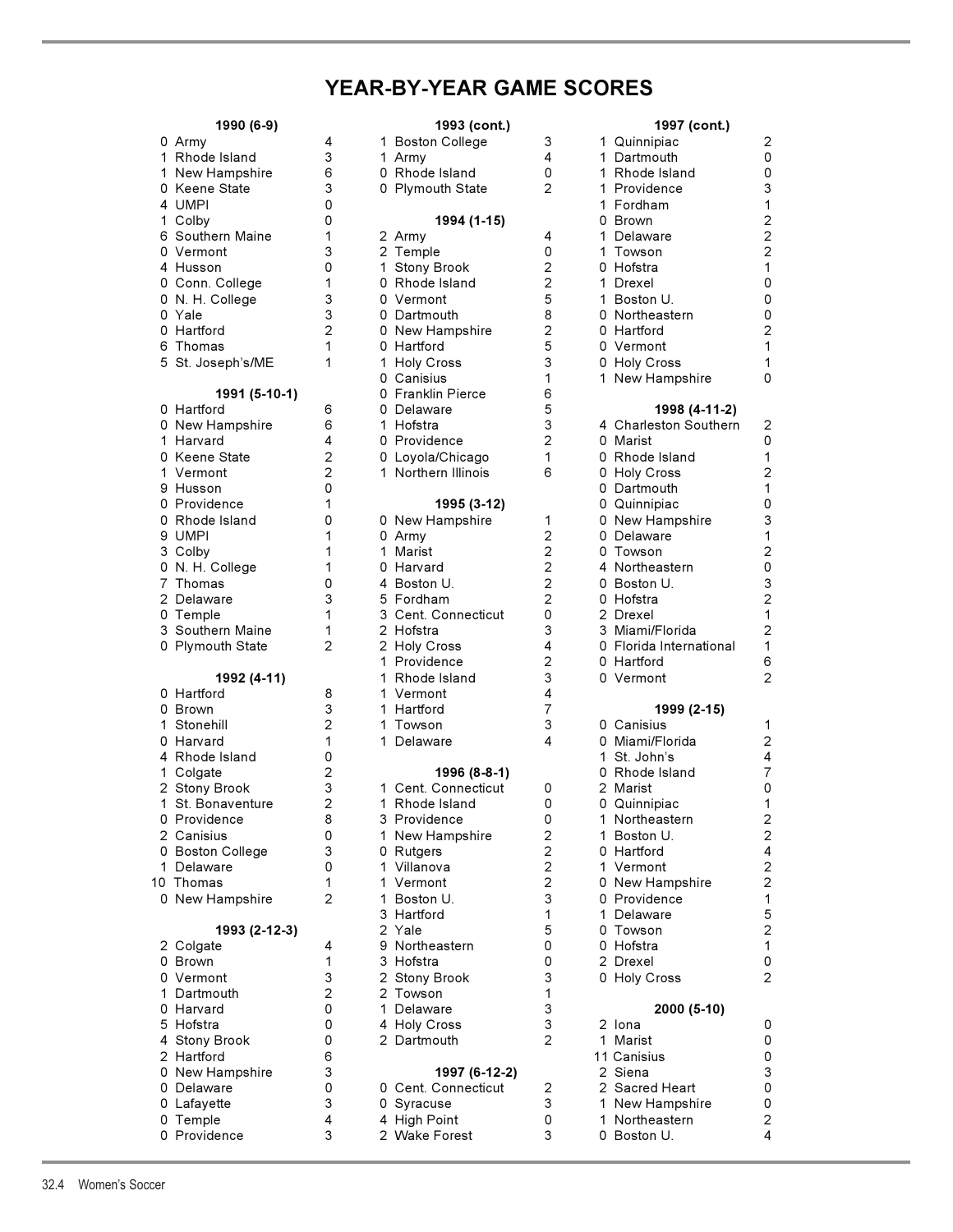| 2000 (cont.)                                                                                                                                                                                      |                                                                         |
|---------------------------------------------------------------------------------------------------------------------------------------------------------------------------------------------------|-------------------------------------------------------------------------|
| Quinnipiac<br>0<br>0<br>Hartford<br>0<br>Vermont                                                                                                                                                  | $\overline{c}$<br>1<br>$\overline{1}$                                   |
| 0 Delaware                                                                                                                                                                                        |                                                                         |
| 0<br>Towson                                                                                                                                                                                       | $\begin{array}{c} 4 \\ 2 \\ 2 \\ 2 \end{array}$                         |
| 1<br>Hofstra                                                                                                                                                                                      |                                                                         |
| 1<br><b>Holy Cross</b>                                                                                                                                                                            |                                                                         |
| 2001 (7-6-3)<br>3<br>Manhattan<br>0<br>Cent. Connecticut<br>$\mathbf 1$<br><b>Holy Cross</b><br>3<br>Albany<br>4<br><b>Stony Brook</b><br>3<br>lona<br>4<br>Marist<br>1<br>Hofstra<br>0<br>Drexel | 0<br>0<br>$\begin{array}{c} 2 \\ 0 \\ 1 \end{array}$<br>0<br>0121220220 |
| $\overline{c}$<br>Northeastern<br>1<br>Boston U.                                                                                                                                                  |                                                                         |
| 1<br>Hartford                                                                                                                                                                                     |                                                                         |
| $\overline{1}$<br>Vermont                                                                                                                                                                         |                                                                         |
| 0<br>Delaware                                                                                                                                                                                     |                                                                         |
| 1<br>Towson                                                                                                                                                                                       |                                                                         |
| 1<br>New Hampshire                                                                                                                                                                                |                                                                         |
| 2002 (7-8-1)                                                                                                                                                                                      |                                                                         |
| 8<br>Canisius                                                                                                                                                                                     | 0                                                                       |
| $\overline{c}$<br>lona                                                                                                                                                                            | 0                                                                       |
| 0<br>Cent. Connecticut                                                                                                                                                                            | 1                                                                       |
| 0<br>Providence                                                                                                                                                                                   | $\mathbf{1}$                                                            |
| 0<br>Boston U.                                                                                                                                                                                    | $\frac{1}{2}$                                                           |
| 0<br>Denver<br>$\overline{c}$<br>Colorado                                                                                                                                                         |                                                                         |
| 4<br>Marist                                                                                                                                                                                       | 3<br>0                                                                  |
| 0<br>Binghamton                                                                                                                                                                                   | 0                                                                       |
| $\overline{2}$<br>Hartford                                                                                                                                                                        | 4                                                                       |
| $\mathbf{1}$<br><b>Sacred Heart</b>                                                                                                                                                               | $\overline{0}$                                                          |
| 1<br>Northeastern                                                                                                                                                                                 | $\overline{c}$                                                          |
| 3<br>Vermont                                                                                                                                                                                      | $\mathbf 1$                                                             |
| 1<br>Albany                                                                                                                                                                                       | 0                                                                       |
| 1<br><b>Stony Brook</b>                                                                                                                                                                           | 4                                                                       |
| 1<br>New Hampshire                                                                                                                                                                                | 0                                                                       |

| 2000 (cont.)        |                |    | 2003 (13-3-3)         |                | 2005 (11-6-2)       |                         |
|---------------------|----------------|----|-----------------------|----------------|---------------------|-------------------------|
| 0 Quinnipiac        | $\overline{c}$ |    | 3 Lafayette           | 1              | 4 Sacred Heart      | 0                       |
| 0 Hartford          | 1              |    | 1 Sacred Heart        | 0              | 0 Providence        | $\overline{c}$          |
| 0 Vermont           | 1              |    | 4 Manhattan           | 0              | 0 Hofstra           | 1                       |
| 0 Delaware          | 4              |    | 2 Dartmouth           | 1              | 3 Cent. Connecticut | $\mathsf 0$             |
| 0 Towson            | $\overline{c}$ |    | 0 Harvard             | 3              | 0 Fairfield         | 1                       |
| 1 Hofstra           | $\overline{2}$ |    | 5 St. Bonaventure     | 0              | 1 Rider             | 0                       |
| 1 Holy Cross        | $\overline{2}$ |    | 2 UMBC                | 0              | 4 Holy Cross        | 1                       |
|                     |                |    | 1 Iona                | 0              | 3 Marist            | $\mathsf{O}\xspace$     |
| 2001 (7-6-3)        |                |    | 1 Boston U.           | 1              | 1 Rhode Island      | $\overline{\mathbf{c}}$ |
| 3 Manhattan         | 0              |    | 1 Northeastern        | 0              | 1 Boston U.         | $\mathbf 1$             |
| 0 Cent. Connecticut | 0              |    | 1 Binghamton          | 0              | 1 New Hampshire     | 0                       |
| 1 Holy Cross        | $\overline{2}$ |    | 3 Stony Brook         | 0              | 6 Stony Brook       | 0                       |
| 3 Albany            | 0              |    | 1 New Hampshire       | 3              | 2 Hartford          | 0                       |
| 4 Stony Brook       | 1              |    | 1 Hartford            | $\overline{2}$ | 6 Albany            | 1                       |
| 3 Iona              | 0              |    | 6 Albany              | $\Omega$       | 0 Binghamton        | 1                       |
| 4 Marist            | 0              |    | 5 Vermont             | 1              | 2 Vermont           | 0                       |
| 1 Hofstra           | 1              |    | 3 UMBC                | 1              | 2 UMBC              | 0                       |
| 0 Drexel            | 2              |    | 0 Hartford            | 0              | 0 Binghamton        | 0                       |
| 2 Northeastern      | 1              |    | 0 Boston U.           | 0              | 1 Boston U.         | $\overline{2}$          |
| 1 Boston U.         | $\overline{c}$ |    |                       |                |                     |                         |
| 1 Hartford          | 2              |    | 2004 (13-6-1)         |                | 2006 (14-4-2)       |                         |
| 1 Vermont           | 0              |    | 1 Sacred Heart        | 0              | 2 Fairfield         | 1                       |
| 0 Delaware          | $\overline{c}$ |    | 5 Providence          | 0              | 1 Connecticut       | 1                       |
| 1 Towson            | $\overline{2}$ |    | 1 Coastal Carolina    | $\mathbf 0$    | 3 Temple            | 0                       |
| 1 New Hampshire     | 0              |    | 7 Charleston Southern | 0              | 2 Canisius          | 0                       |
|                     |                |    | 1 Hofstra             | $\overline{2}$ | 5 Holy Cross        | 1                       |
| 2002 (7-8-1)        |                |    | 1 Cal. Poly/SLO       | 1              | 3 Marist            | $\mathsf{O}\xspace$     |
| 8 Canisius          | 0              |    | 0 Seton Hall          | 1              | 2 Rhode Island      | 0                       |
| 2 Iona              | 0              |    | 2 Marist              | 1              | 1 Brown             | 0                       |
| 0 Cent. Connecticut | 1              |    | 2 Rider               | 0              | 1 Sacred Heart      | 0                       |
| 0 Providence        | 1              |    | 1 UMBC                | 0              | 0 Boston U.         | 1                       |
| 0 Boston U.         | 1              |    | 0 Binghamton          | 1              | 1 New Hampshire     | $\mathsf 0$             |
| 0 Denver            | 2              |    | 1 Northeastern        | 2              | 2 Stony Brook       | 1                       |
| 2 Colorado          | 3              |    | 1 Boston U.           | 0              | 0 Hartford          | 1                       |
| 4 Marist            | 0              |    | 5 Hartford            | $\mathbf 0$    | 2 Albany            | $\mathsf{O}\xspace$     |
| 0 Binghamton        | 0              |    | 3 Vermont             | 1              | 0 Binghhamton       | 1                       |
| 2 Hartford          | 4              | 1. | New Hampshire         | 0              | 1 Vermont           | 0                       |
| 1 Sacred Heart      | 0              |    | 4 Albany              | 0              | 3 UMBC              | 0                       |
| 1 Northeastern      | $\overline{c}$ |    | 0 Stony Brook         | 1              | 2 Vermont           | $\mathsf{O}\xspace$     |
| 3 Vermont           | 1              |    | 2 New Hampshire       | 0              | 0 Boston U.         | 0                       |
| 1 Albany            | 0              |    | 0 Binghamton          | $\mathfrak{D}$ | 0 Hartford          | 1                       |
| 1 Stony Brook       | 4              |    |                       |                |                     |                         |

### **2000 (cont.) 2003 (13-3-3) 2005 (11-6-2)**

| 4            | Sacred Heart        |                |
|--------------|---------------------|----------------|
|              | 0 Providence        | $\overline{2}$ |
|              | 0 Hofstra           | 1              |
|              | 3 Cent. Connecticut | 0              |
|              | 0 Fairfield         | 1              |
|              | 1 Rider             | 0              |
|              | 4 Holy Cross        | 1              |
|              | 3 Marist            | 0              |
|              | 1 Rhode Island      | $\overline{c}$ |
| 1.           | Boston U.           | 1              |
| $\mathbf{1}$ | New Hampshire       | 0              |
|              | 6 Stony Brook       | 0              |
|              | 2 Hartford          | 0              |
|              | 6 Albany            | 1              |
| 0            | Binghamton          | 1              |
|              | 2 Vermont           | 0              |
|              | 2 UMBC              | 0              |
|              | 0 Binghamton        | 0              |
| 1            | Boston U.           | $\overline{2}$ |

|                | 2 Fairfield        | 1 |
|----------------|--------------------|---|
| 1.             | Connecticut        | 1 |
|                | 3 Temple           | 0 |
|                | 2 Canisius         | 0 |
| 5              | <b>Holy Cross</b>  | 1 |
|                | 3 Marist           | 0 |
|                | 2 Rhode Island     | 0 |
|                | 1 Brown            | 0 |
|                | 1 Sacred Heart     | 0 |
|                | 0 Boston U.        | 1 |
| $\mathbf{1}$   | New Hampshire      | 0 |
| $\overline{a}$ | <b>Stony Brook</b> | 1 |
| 0              | Hartford           | 1 |
|                | 2 Albany           | 0 |
| 0              | Binghhamton        | 1 |
|                | 1 Vermont          | 0 |
|                | 3 UMBC             | 0 |
|                | 2 Vermont          | 0 |
| 0              | Boston U.          | 0 |
| Ω              | Hartford           | 1 |



#### **2001 BLACK BEARS**

**Maine's 2001 team posted a 7-6-3 record. It was the first season that the seasonal win-loss percentage was above .500 by a Maine squad. Front Row, left to right: Annie Hamel, Kate Crawford, Angie LeBlanc, Kelly Singer, Capt. Nancy Dillingham, Capt. Naomi Welsh, Jessica Easton, Capt. Mary Miller, Emily Stevens, Kim Walsh, Sawyer Hanson, and Jessica Wojcik. Back Row, left to right: Asst. Coach Jackie Gebhart, Maija Kaldro, Samantha Schmoeger, Katie Hodge, Linda Consolante, Coach Scott Atherley, Capt. Kay Miller, Rachel Kennedy, Jen Buckley, Jackie Rickards, Allison Kelly, and Asst. Coach Amy Quist.**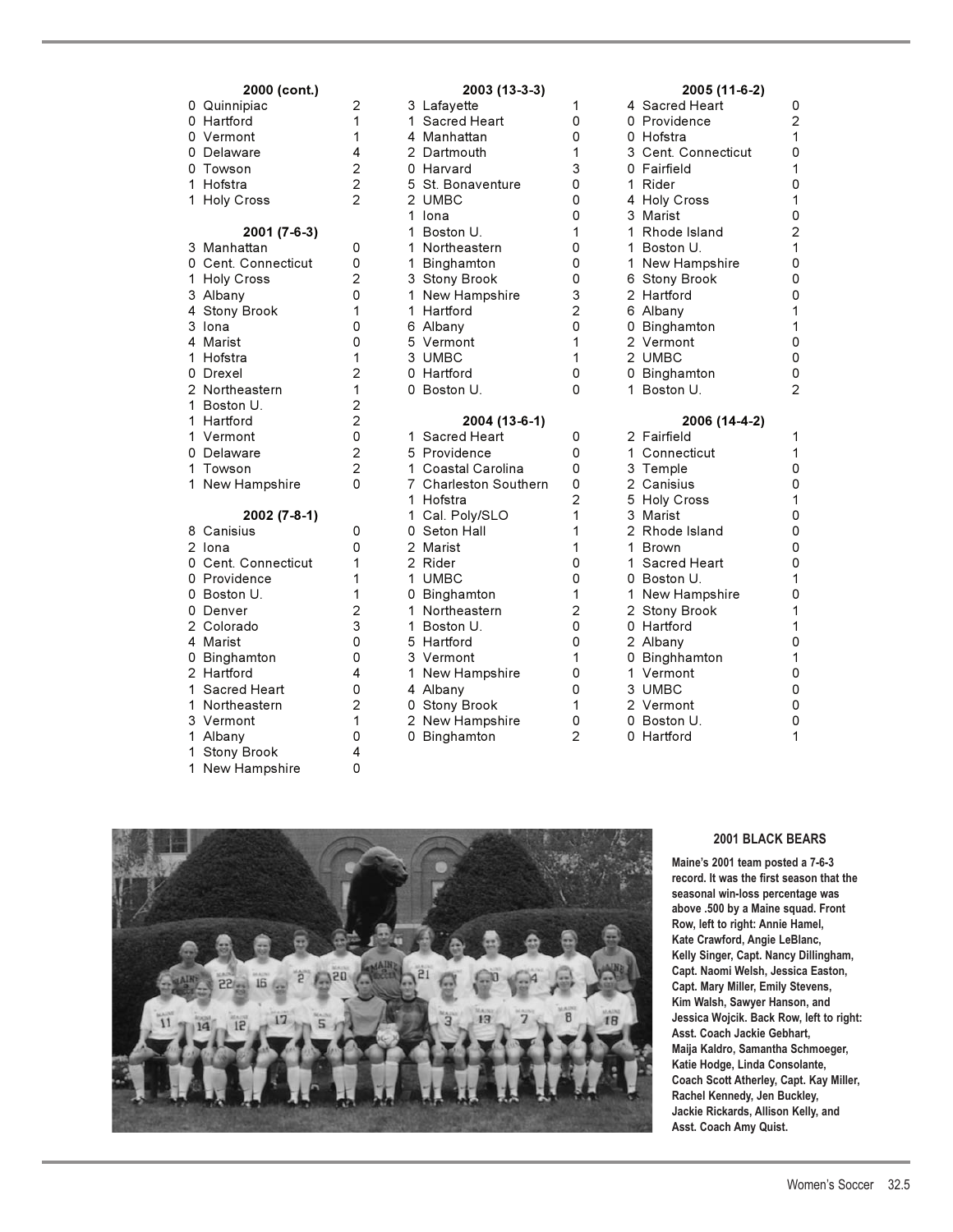# **YEAR-BY-YEAR SCORING LEADERS**

*(10 or more points or leading scorer)*

|                       | G              | A                                        | Pts.                                    |                        | G                                                                                                                                            | A              | Pts.                                                                                         |
|-----------------------|----------------|------------------------------------------|-----------------------------------------|------------------------|----------------------------------------------------------------------------------------------------------------------------------------------|----------------|----------------------------------------------------------------------------------------------|
| 1990                  |                |                                          |                                         | 1999                   |                                                                                                                                              |                |                                                                                              |
| Christiana Contardo   | 4              | 6                                        | 14                                      |                        | 3                                                                                                                                            | 0              | 6                                                                                            |
|                       |                |                                          | 12                                      | Alex Henderson         | 3                                                                                                                                            | 0              | 6                                                                                            |
|                       |                | 6                                        | 12                                      |                        |                                                                                                                                              |                |                                                                                              |
|                       | 6              | 0                                        | 12                                      | 2000                   |                                                                                                                                              |                |                                                                                              |
|                       |                |                                          |                                         | Annie Hamel            | 4                                                                                                                                            | 4              | 12                                                                                           |
| 1991                  |                |                                          |                                         | Katherine Crawford     | 4                                                                                                                                            | 3              | 11                                                                                           |
|                       | 6              | 4                                        | 16                                      |                        | 4                                                                                                                                            |                | 10                                                                                           |
| Christina Contardo    | 4              | $\overline{7}$                           | 15                                      | Dominick Bertrand      | 4                                                                                                                                            | $\overline{2}$ | 10                                                                                           |
|                       |                |                                          | 14                                      |                        |                                                                                                                                              |                |                                                                                              |
|                       | 6              | $\overline{2}$                           | 14                                      | 2001                   |                                                                                                                                              |                |                                                                                              |
|                       |                |                                          |                                         |                        |                                                                                                                                              |                |                                                                                              |
| 1992                  |                |                                          |                                         |                        |                                                                                                                                              | $\Omega$       |                                                                                              |
|                       |                |                                          |                                         |                        |                                                                                                                                              |                |                                                                                              |
| Christina Contardo    | 4              | 3                                        | 11                                      |                        |                                                                                                                                              |                |                                                                                              |
|                       |                |                                          |                                         | <b>Heather Hathorn</b> | 8                                                                                                                                            |                | 10<br>10<br>18<br>15<br>21<br>19<br>19<br>14<br>29<br>24<br>21<br>20<br>18<br>11<br>24<br>11 |
| 1993                  |                |                                          |                                         | Annie Hamel            | 4                                                                                                                                            | $\overline{7}$ |                                                                                              |
|                       | 4              | 3                                        | 11                                      |                        |                                                                                                                                              |                |                                                                                              |
|                       |                |                                          |                                         | 2003                   |                                                                                                                                              |                |                                                                                              |
| 1994                  |                |                                          |                                         | Annie Hamel            | 6                                                                                                                                            | 9              |                                                                                              |
| Kristen Korszeniewski |                | 1                                        |                                         |                        | 9                                                                                                                                            | 1              |                                                                                              |
|                       | $\overline{2}$ | 1                                        | 5                                       | <b>Heather Hathorn</b> | 8                                                                                                                                            | 3              |                                                                                              |
|                       |                |                                          |                                         | Katherine Crawford     | 4                                                                                                                                            | 6              |                                                                                              |
| 1995                  |                |                                          |                                         |                        |                                                                                                                                              |                |                                                                                              |
|                       | 8              | $\overline{\mathbf{4}}$                  | 20                                      | 2004                   |                                                                                                                                              |                |                                                                                              |
|                       |                |                                          |                                         | <b>Heather Hathorn</b> | 10                                                                                                                                           |                |                                                                                              |
| 1996                  |                |                                          |                                         | Marie-Andree Canuel    | 11                                                                                                                                           | $\mathfrak{D}$ |                                                                                              |
|                       |                | 4                                        | 38                                      |                        |                                                                                                                                              |                |                                                                                              |
|                       | 9              | 8                                        | 26                                      | 2005                   |                                                                                                                                              |                |                                                                                              |
|                       |                |                                          |                                         |                        | 9                                                                                                                                            | 3              |                                                                                              |
| 1997                  |                |                                          |                                         | Erin Corev             | $\overline{7}$                                                                                                                               | 6              |                                                                                              |
|                       | 6              |                                          | 15                                      | Heather Hathorn        | 8                                                                                                                                            |                |                                                                                              |
|                       |                |                                          |                                         |                        | 4                                                                                                                                            | 3              |                                                                                              |
| 1998                  |                |                                          |                                         |                        |                                                                                                                                              |                |                                                                                              |
|                       | 3              | 0                                        | 6                                       | 2006                   |                                                                                                                                              |                |                                                                                              |
|                       | 3              | 0                                        | 6                                       |                        | 11                                                                                                                                           | $\overline{c}$ |                                                                                              |
|                       |                |                                          |                                         | Marie-Andree Canuel    | 4                                                                                                                                            | 3              |                                                                                              |
|                       |                | 5<br>3<br>6<br>$\overline{7}$<br>2<br>17 | $\overline{c}$<br>$\mathbf 2$<br>1<br>3 | 15<br>5                | Susan Day<br>Jessica Wojcik<br>Annie Hamel<br>Jennifer Buckley<br>2002<br>Katie Hodge<br>Marie-Andree Canuel<br>Laura Harper<br>Laura Harper | 4<br>5         | $\overline{c}$<br>$\overline{c}$<br>$\overline{c}$<br>9<br>$\mathbf 2$                       |



#### **2004 — A TERRIFIC SEASON**

**Goalkeeper Tanya Adorno established a UM record for shutouts in a season with 10 in 2003 and equaled that performance again in 2004 to lead the Black Bears to 13 wins and a berth in the America East championship game. Joining her in the 2004 team photo were, front row, left to right: Lindsay Hill, McKayla Bell, Marie-Andree Canuel, Eve Briere, Co-Capt. Angela Clark, Erin Corey, Maureen McHugh, Natalie Berry, Hannah Marquis, and Elise Tebbetts. Back Row, left to right: Strength Coach Leslie Look, Trainer Amy Adamo, Grad. Asst. Coach Annie Hamel, Co-Capt. Allison Kelly, Laura Harper, Jordon Pekrul, Linda Consolante, Rachel Schiffman, Tanya Adorno, Jasmine Phillips, Heather Hathorn, Marie-Michele Bouchard, Emily Stevens, Brittany Saisselin, Asst. Coach Jackie Gebhart, and Head Coach Scott Atherley.**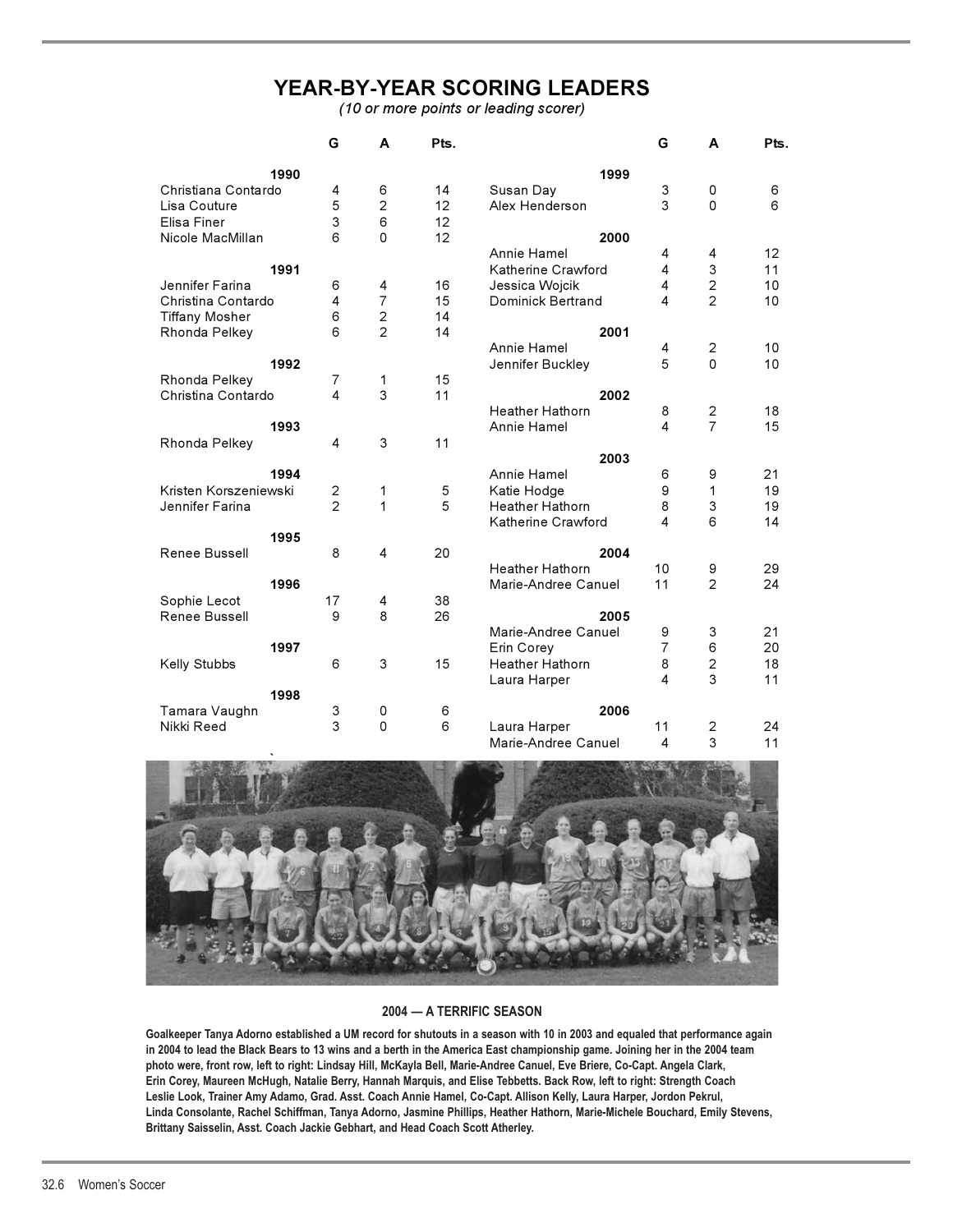# **YEAR-BY-YEAR GOALKEEPING LEADERS**

*(Listed are all goalies who competed in five or more games played. Abbreviations: G, games played; S, saves; SP, save percentage; GA, goals allowed; GAA, goals allowed average; SO, shutouts; \*shared shutouts)* 

| <b>Name</b>                        | G        | S                 | <b>SP</b>    | GΑ                 | GAA          | SΟ            |
|------------------------------------|----------|-------------------|--------------|--------------------|--------------|---------------|
| Shannon Danforth<br>Nicole Ricci   | 6<br>15  | 1990<br>12<br>135 | .923<br>.818 | $\mathbf{1}$<br>30 | .40<br>2.43  | $1*$<br>$2^*$ |
| Allison Snooks<br>Nicole Ricci     | 7<br>13  | 1991<br>27<br>107 | .844<br>.805 | 5<br>26            | 1.06<br>2.25 | 1<br>2        |
| <b>Allison Snooks</b>              | 13       | 1992<br>118       | .808         | 28                 | 2.00         | 2             |
| <b>Allison Snooks</b>              | 16       | 1993<br>165       | .833         | 33                 | 1.99         | 5             |
| <b>Allison Snooks</b>              | 16       | 1994<br>230       | .813         | 53                 | 3.43         | 1             |
| Sheila Fenderson                   | 12       | 1995<br>104       | .782         | 29                 | 2.45         | 1             |
| Sheila Fenderson<br>Heidi Dombrock | 13<br>6  | 1996<br>94<br>40  | .825<br>.679 | 20<br>9            | 1.50<br>2.25 | 4<br>1        |
| Karyn McMullin                     | 20       | 1997<br>123       | .831         | 25                 | 1.20         | 7             |
| Karyn McMullin<br>Mandy Cronin     | 6<br>12  | 1998<br>26<br>49  | .788<br>.690 | 7<br>22            | 1.15<br>1.94 | 1<br>2        |
| Naomi Welsh<br>Karyn McMullin      | 8<br>13  | 1999<br>32<br>74  | .762<br>.725 | 10<br>28           | 1.77<br>2.52 | $1*$<br>2*    |
| Karyn McMullin<br>Naomi Welsh      | 5<br>10  | 2000<br>14<br>43  | .705<br>.705 | 5<br>18            | 1.00<br>1.75 | 2<br>3        |
| Naomi Welsh                        | 16       | 2001<br>61        | .792         | 16                 | .93          | 7             |
| Naomi Welsh                        | 16       | 2002<br>44        | .698         | 19                 | 1.18         | $7.5*$        |
| Tanya Adorno                       | 18       | 2003<br>49        | .790         | 13                 | .70          | 10            |
| Tanya Adorno                       | 18       | 2004<br>41        | .788         | 11                 | .60          | 10            |
| Jasmine Phillips<br>Tanya Adorno   | 10<br>10 | 2005<br>27<br>33  | .900<br>.786 | 3<br>9             | .29<br>.95   | 7<br>3        |
| Jasmine Phillips                   | 20       | 2006<br>80        | .909         | 8                  | .38          | 12            |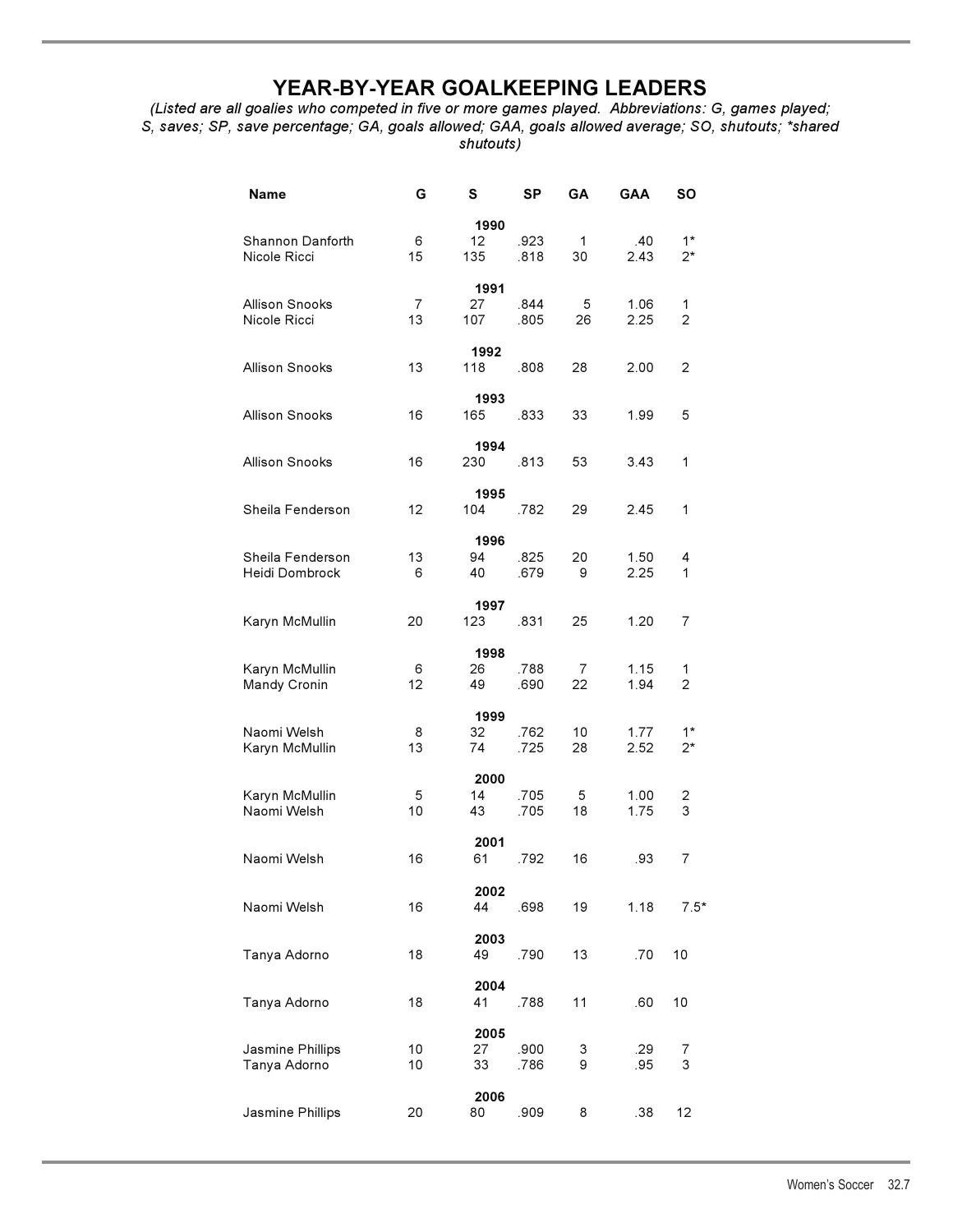# **AMERICA EAST**

**AMERICA EAST** *America East became the conference home for Maine's women's soccer team in 1991. Other charter members were the Universities of Delaware, Hartford, New Hampshire, and Vermont. Hofstra and Towson Universities became members in 1995. Boston University became a member in 1996. Drexel and Northeastern Universities became members in 1997. Drexel, Hofstra, and Towson Universities and the U. of Delaware resigned in 2001. Albany and Stony Brook Universities became members in 2001. Binghamton U. became a member in 2002. The U. of Maryland at Baltimore County became a member in 2003. Northeastern U. resigned in 2004.*

### **\*Conference Champion**

|               |          |          |              | <b>Regular Season</b> |             |             |             |             |             |             |
|---------------|----------|----------|--------------|-----------------------|-------------|-------------|-------------|-------------|-------------|-------------|
|               | 1991     | 1992     | 1993         | 1994                  | 1995        | 1996        | 1997        | 1998        | 1999        | 2000        |
| Boston U.     |          |          |              |                       |             | $3 - 4$     | $7-2$       | $7 - 1 - 1$ | $8 - 1$     | $9 - 0$     |
| Delaware      | $1 - 3$  | $0 - 4$  | $0 - 3 - 1$  | $3 - 1$               | $4 - 2$     | $4 - 3$     | $5 - 4$     | $4 - 5$     | $6 - 3$     | $4 - 5$     |
| Drexel        |          |          |              |                       |             | -------     | $0 - 8 - 1$ | $0 - 8 - 1$ | $3-6$       | $0 - 8$     |
| Hartford      | $4 - 0*$ | $4 - 0*$ | $3 - 0 - 1*$ | $4 - 0$               | $6-0$       | $2 - 5$     | $9-0$       | $9 - 0$     | $9 - 0$     | $8 - 1$     |
| Hofstra       | ----     | ----     |              |                       | $2 - 4$     | $0 - 7$     | $5 - 4$     | $4 - 5$     | $7-2$       | $7-2$       |
| <b>MAINE</b>  | $0 - 4$  | $1 - 3$  | $0 - 3 - 1$  | $0 - 4$               | $0-6$       | $3 - 4$     | $3 - 5 - 1$ | $2 - 7$     | $1 - 8$     | $1 - 7$     |
| New Hampshire | $3 - 1$  | $2 - 2$  | $3 - 1$      | $1 - 3$               | $4 - 2$     | $5 - 1 - 1$ | $2 - 7$     | $7 - 2$     | $2 - 6 - 1$ | $2 - 6 - 1$ |
| Northeastern  |          |          |              |                       |             | -------     | $0 - 7 - 2$ | $0 - 8 - 1$ | $2 - 6 - 1$ | $5 - 4$     |
| Towson        |          |          |              |                       | $1 - 4 - 1$ | $3 - 3 - 1$ | 7-2         | $4 - 5$     | 4-5         | $5 - 3 - 1$ |
| Vermont       | $2 - 2$  | $3 - 1$  | $2 - 1 - 1$  | $2 - 2$               | $3 - 2 - 1$ | $7-0$       | $5 - 4$     | $6 - 2 - 1$ | $2 - 7$     | $2 - 7$     |
|               |          |          |              | Tournament            |             |             |             |             |             |             |
| Boston U.     |          |          |              |                       |             |             | $0 - 1$     | $0 - 1$     | $1 - 1$     | $2 - 0*$    |
| Delaware      |          |          |              | $0 - 1$               | $1 - 1$     | $1 - 1$     | $0 - 1$     | -------     | $0 - 1$     |             |
| Hartford      |          |          |              | $1 - 0*$              | $2 - 0^*$   |             | $2 - 0^*$   | $2 - 0*$    | $2 - 0^*$   | $1 - 1$     |
| Hofstra       |          |          |              |                       |             |             |             |             | $0 - 1$     | $0 - 1$     |
| New Hampshire |          |          |              |                       | $0 - 1$     | $0 - 1$     |             | $1 - 1$     |             |             |
| Towson        |          |          |              |                       |             | $2 - 0^*$   | $1 - 1$     |             |             | $0 - 1$     |
| Vermont       |          |          |              |                       | $0 - 1$     | $0 - 1$     | --------    | $0 - 1$     |             |             |

|               | <b>Regular Season</b> |             |             |             |             |             |
|---------------|-----------------------|-------------|-------------|-------------|-------------|-------------|
|               | 2001                  | 2002        | 2003        | 2004        | 2005        | 2006        |
| Albany        | $0 - 10 - 1$          | $1 - 7$     | $0 - 9$     | $0 - 9$     | $0 - 8$     | $2 - 6$     |
| Boston U.     | $10 - 0 - 1$          | $4 - 3 - 1$ | $7 - 1 - 1$ | $5 - 3 - 1$ | $7 - 0 - 1$ | $6 - 1 - 1$ |
| Binghamton    |                       | $3 - 4 - 1$ | $3 - 4 - 2$ | $6 - 3$     | $5 - 2 - 1$ | $4 - 4$     |
| Delaware      | $5 - 5 - 1$           |             |             |             |             |             |
| Drexel        | $3 - 5 - 3$           |             |             |             |             |             |
| Hartford      | $10-1$                | $6 - 2$     | $6 - 2 - 1$ | $4 - 4 - 1$ | $2 - 5 - 1$ | $6 - 0 - 2$ |
| Hofstra       | $5 - 4 - 2$           |             |             |             |             |             |
| <b>MAINE</b>  | $4 - 5 - 2$           | $3 - 4 - 1$ | $6 - 2 - 1$ | $6 - 3$     | $6 - 1 - 1$ | $5 - 3$     |
| New Hampshire | $5 - 5 - 1$           | $5 - 2 - 1$ | $5 - 2 - 2$ | $6 - 3$     | $3 - 3 - 2$ | $4 - 4$     |
| Northeastern  | $3 - 5 - 3$           | $4 - 2 - 2$ | $5 - 4$     | $5 - 3 - 1$ |             |             |
| Stony Brook   | $4 - 6 - 1$           | $4 - 2 - 2$ | $3-6$       | $4 - 4 - 1$ | $2 - 6$     | $3 - 4 - 1$ |
| Towson        | $5 - 5 - 1$           |             |             |             |             |             |
| <b>UMBC</b>   |                       |             | $4 - 4 - 1$ | $3-6$       | $3 - 4 - 1$ | $0 - 8$     |
| Vermont       | $4 - 7$               | $2 - 6$     | $1 - 6 - 2$ | $4 - 5$     | $4 - 3 - 1$ | $3 - 3 - 2$ |
|               |                       |             |             |             |             |             |

|                    | Tournament |         |              |          |         |             |
|--------------------|------------|---------|--------------|----------|---------|-------------|
|                    | 2001       | 2002    | 2003         | 2004     | 2005    | 2006        |
| Boston U.          | $2 - 0^*$  |         | $1 - 0 - 1*$ | $0 - 1$  | $2-0*$  | $0 - 0 - 1$ |
| Binghamton         |            |         |              | $2 - 0*$ | $1 - 1$ | $0 - 0 - 1$ |
| Delaware           | $1 - 1$    |         |              |          |         |             |
| Hartford           | $1 - 1$    | $2-0*$  | $0 - 0 - 1$  | $0 - 1$  | ------- | $2 - 0^*$   |
| Hofstra            | $1 - 1$    |         |              |          |         |             |
| <b>MAINE</b>       |            |         | $1 - 0 - 2$  | $1 - 1$  | $1 - 1$ | $1 - 1 - 1$ |
| New Hampshire      | $0 - 1$    | $0 - 1$ | $1 - 1$      | 1-1      | $1 - 1$ | $0 - 1 - 1$ |
| Northeastern       | -------    | $0 - 1$ | $0 - 1$      | $1 - 1$  |         |             |
| <b>Stony Brook</b> | -------    | $1 - 1$ | $0 - 1$      |          |         |             |
| Towson             | $0 - 1$    |         |              |          |         |             |
| <b>UMBC</b>        |            |         |              |          | $0 - 1$ | -------     |
| Vermont            |            |         |              |          | $0 - 1$ | $0 - 1$     |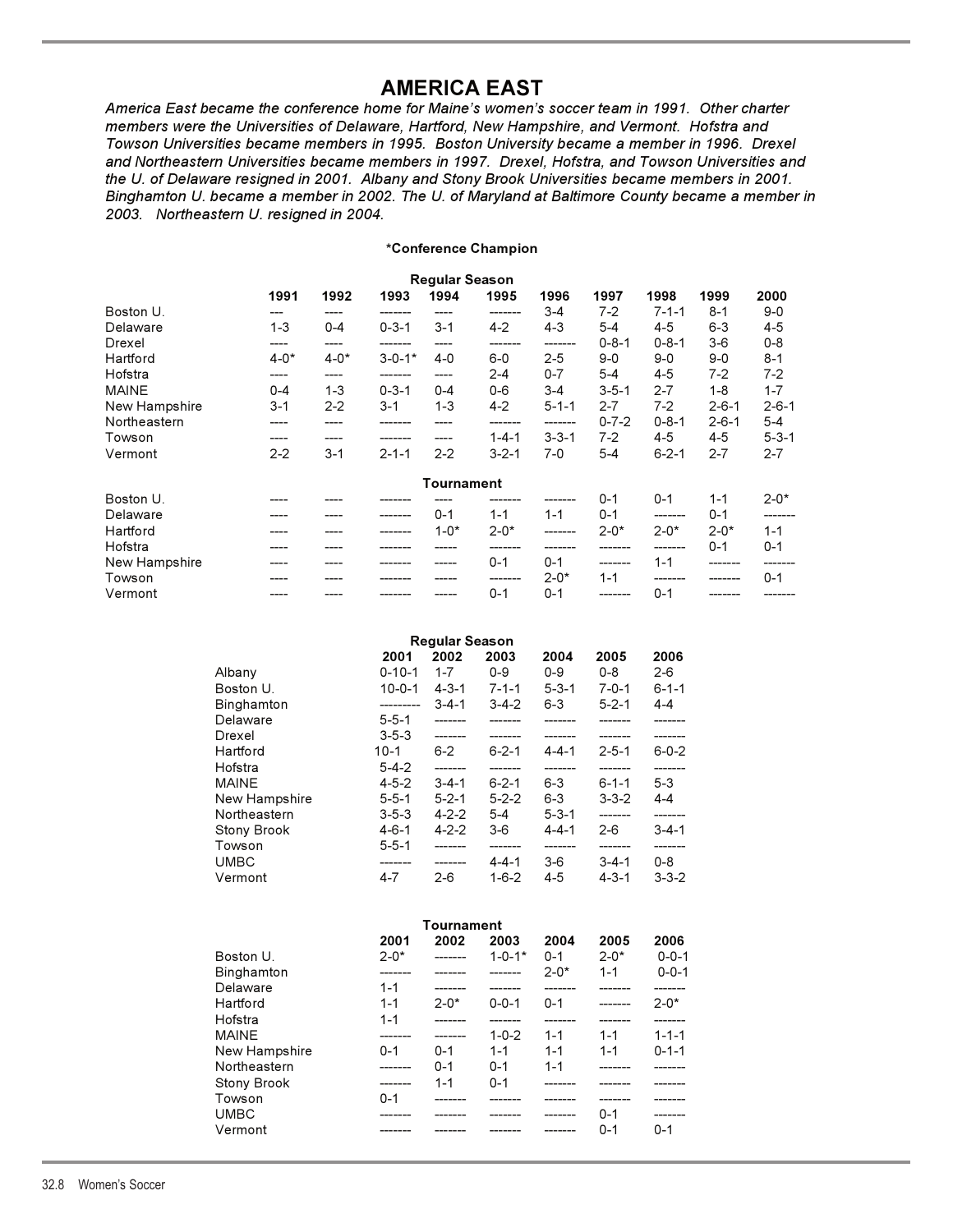#### **Composite: 16 Seasons**

|               | w   |    |    | Pct. |                    | w   |     |    | Pct. |
|---------------|-----|----|----|------|--------------------|-----|-----|----|------|
| Hartford      | 107 | 23 |    | .807 | <b>Stony Brook</b> | 21  | 29  | 5  | .427 |
| Boston U.     | 81  | 20 | 9  | .777 | <b>MAINE</b>       | 45  | 72  | 10 | .394 |
| Binghamton    | 24  | 18 | 5  | .564 | Northeastern       | 25  | 42  | 10 | .390 |
| New Hampshire | 63  | 59 | 10 | .515 | <b>UMBC</b>        | 10  | 24  | 2  | .306 |
| Towson        | 32  | 30 | 4  | .515 | Drexel             | 6   | 35  | 5  | .185 |
| Hofstra       | 31  | 31 | 2  | .500 | Albany             | 3   | 49  |    | .066 |
| Delaware      | 39  | 44 | 2  | .471 |                    |     |     |    |      |
| Vermont       | 52  | 63 | 8  | .455 |                    | 539 | 539 | 80 | .500 |

### **ALL-CONFERENCE SELECTIONS**

 Jordon Pekrul (2006) Kelly Stubbs (1997) Naomi Welsh (2001)

Marie-Andree Canuel (2004, 05, 06) Tanya Adorno (2004) Marie-Andree Canuel (2004, Linda Consolante (2001, 02, 05) Jennifer Buckley (2003) 05, 06) Annie Hamel (2002, 03) Marie-Michele Bouchard (2005, 06) Angela Clark (2004) Laura Harper (2006) Linda Consolante (2003) Linda Consolante (2005) Katie Hodge (2003) Erin Corey (2005) Laura Harper (2006) Sophie Lecot (1996) **Heather Hathorn (2004, 05)**<br>Jasmine Phillips (2005) **Heather Hotage (2002)** Jasmine Phillips (2005)

Marie-Michele Bouchard (2004) Annie Hamel (2000) Katie Hodge (2000) Marie-Andre Canuel (2004) Laura Harper (2004) Christine LaBelle (2005) Linda Consolante (2001) Heather Hathorn (2002) Laura Martel (2006)

**Player of the Year Rookie of the Year Midfielder of the Year**

**All-Rookie Team**

**First Team Second Team All-Tournament**

Suzanne Grant (1997, 98) Allison Kelly (2004)<br>Heather Hathorn (2004, 05) Jasmine Phillips (2005, 06)

Sophie Lecot (1996) Marie-Andree Canuel (2004) Marie-Andree Canuel (2005)

**Defensive Player of the Year Goalkeeper of the Year** Linda Consolante (2002, 05) Jasmine Phillips (2005)

### **ALL NEW ENGLAND SELECTIONS**

Marie-Andree Canuel (2004, 05, 06) Linda Consolante (2002, 03, 05) Laura Harper (2006)

**First Team** Second Team



#### **2005 BLACK BEARS**

**Maine was represented by another strong team in 2005 as the Black Bears posted a 6-1-1 record in conference play and an overall record of 11-6-2. Front Row, left to right: Marie-Andree Canuel, Christine LaBelle, Brittany Saisselin, Maureen McHugh, Laura Harper, Co-Capt. Heather Hathorn, Coach Scott Atherley, Co-Capt. Angela Clark, Erin Corey, Natalie Berry, Marie-Michele Bouchard, Kim Stephenson, and Hannah Marquis. Standing, left to right: Asst. Coach Jackie Gebhart, Ellen Sherwood, Shelby Pickering, Samantha Homer, Linda Consolante, Jasmine Phillips, Tanya Adorno, Rachel Schiffman, Jordan Pekrul, McKayla Bell, Elise Tebbetts, Gabrielle Cyr, and Trainer Amy Adamo.**